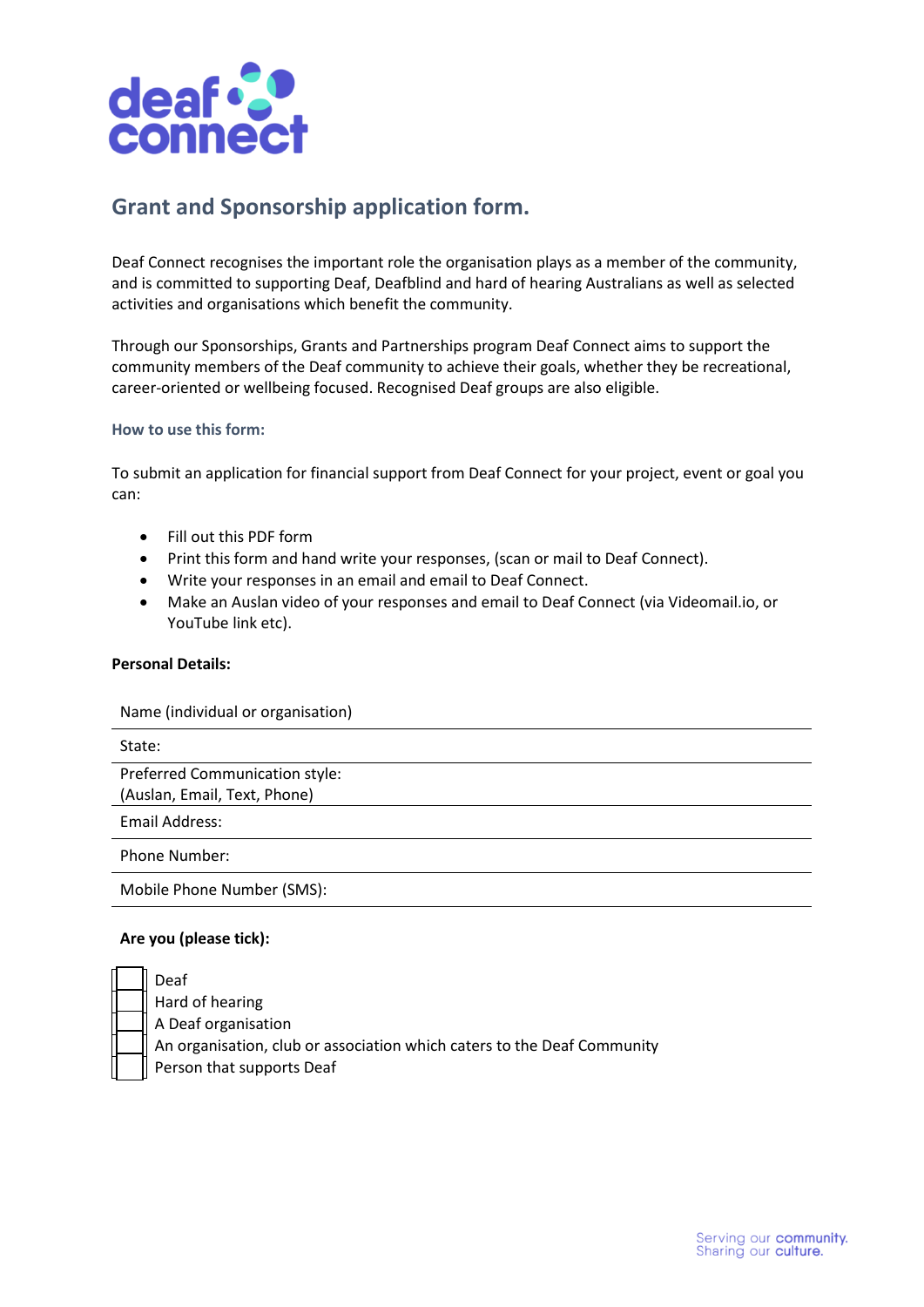

Please tick that category which best suits your project, event or goal.

| <b>Category</b>                   | Who is eligible?                                                                                                                                                                                        | <b>Examples of potential projects</b>                                                                              |  |
|-----------------------------------|---------------------------------------------------------------------------------------------------------------------------------------------------------------------------------------------------------|--------------------------------------------------------------------------------------------------------------------|--|
| <b>Individuals</b><br>and Groups  | Members of the Deaf community, as<br>well as Deaf associations or individuals<br>with a project focused on empowering<br>Deaf Australians.                                                              | Personal or community projects,<br>goals and initiatives.                                                          |  |
| <b>Community</b><br><b>Events</b> | Individuals, associations and other<br>groups, internal and external to Deaf<br>Connect.<br>Larger organisations or associations<br>may be asked to consider a Partnership<br>Building application.     | Applications for financial or in-<br>kind support to deliver events<br>for or by the Deaf community.               |  |
| Partnership<br><b>Building</b>    | Large organisations who wish to work<br>with Deaf Connect for mutual value.<br>Individuals, internal or external to Deaf<br>Connect who would like to facilitate a<br>partnership with an organisation. | Applications for long term<br>partnerships with Deaf Connect<br>that may include financial or in-<br>kind support. |  |

## **What is the goal or project you want to achieve with this grant or sponsorship?**

**What benefits would successful completion of this project provide to the greater Deaf and hard of hearing community?**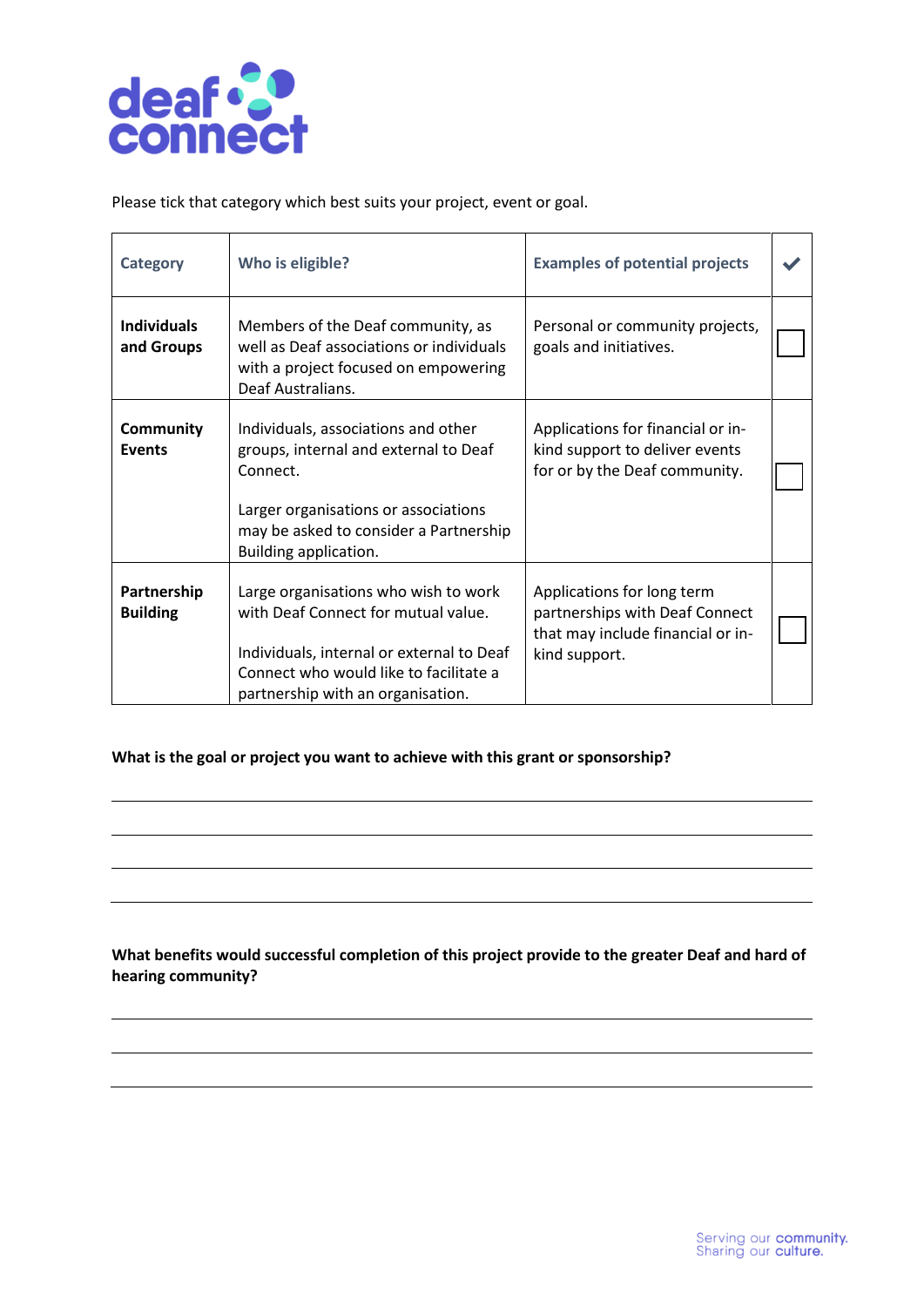

**What is the estimated timeframe in which you will action and complete your project/scholarship?**   $E.g., 1 - 2 months$ 

## **Allocation of requested funds**

- Please enter details of what you will use the funds for and how much each item will cost.
- For sponsorships with a sponsorship prospectus please include the values of your tiers and include the prospectus with this form.

| Item Description / Sponsorship tier | Cost  |
|-------------------------------------|-------|
| E.g. Venue Hire for one night       | \$500 |
|                                     |       |
|                                     |       |
|                                     |       |
|                                     |       |
|                                     |       |
|                                     |       |
| <b>Total</b>                        |       |

## **Have you applied for funds from other sources for your project? If yes, please detail.**

| Item Description / Sponsorship tier | Cost  |
|-------------------------------------|-------|
| E.g. Local Council Small Grant      | \$250 |
|                                     |       |
|                                     |       |
|                                     |       |
|                                     |       |
| <b>Total</b>                        |       |